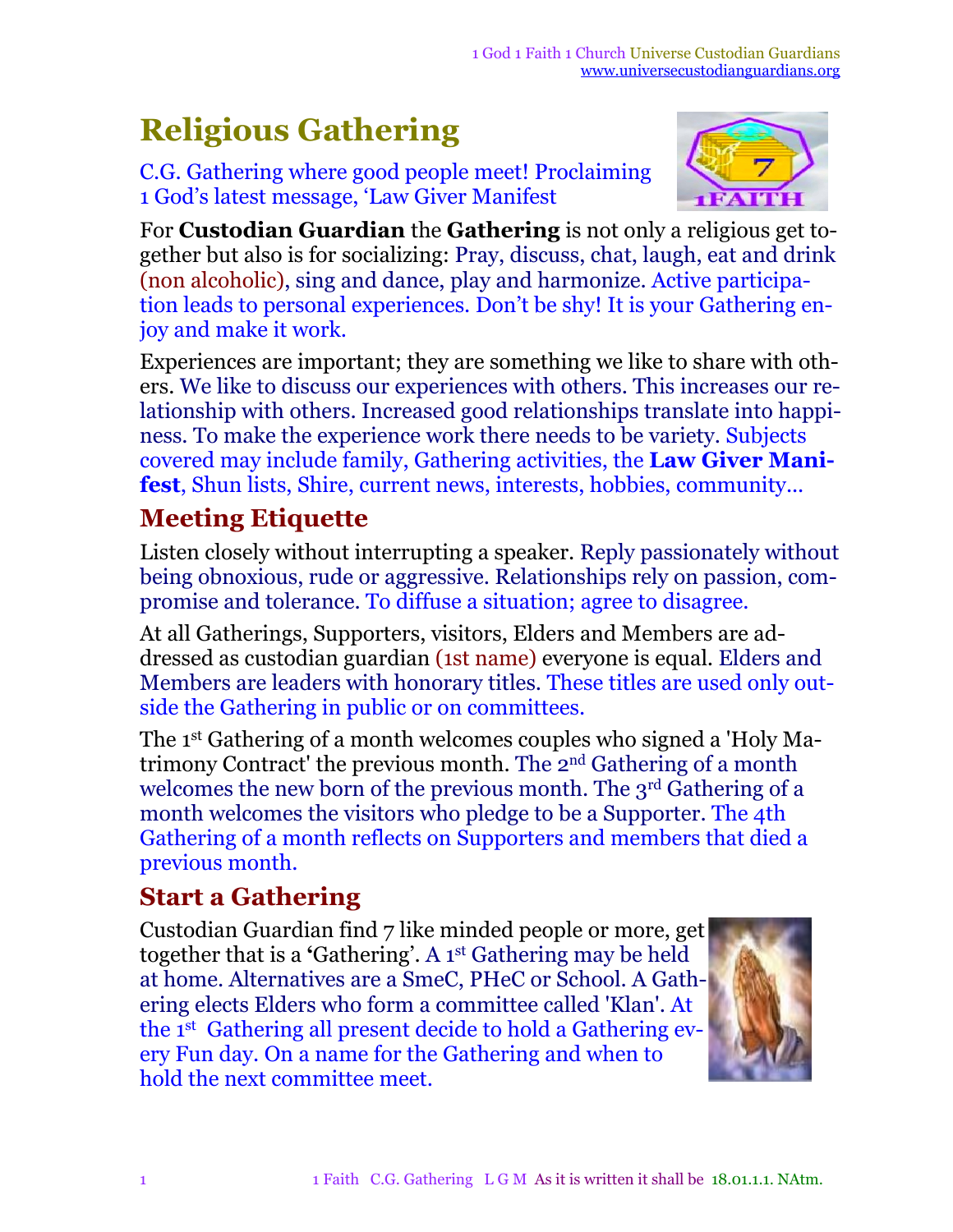At the Klan's 2<sup>nd</sup> meet Custodian Zenturion are elected, their Truth-Statements\* are taken and member ship\*\* of 1 Church Universe Custodian Guardians is posted. A new Gathering is listed on the website.

## **Truth statement**

Oh magnificent all mighty 1 and only **God**. Who is both He and She. Creator of the most beautiful Universe. Witness:

Your most humble faithful custodian guardian (1st name). Elected Custodian Guardian Zenturion by the Elders of the (name) Gathering. Truthfully state:

That I shall assist **1 God**, the Supporters of the 1 Faith, the Universe Custodian Guardians and the local community.

That I did not or encouraged someone to Kill, Rape, Torture or child-molest, nor protected anyone who did.

Protect the integrity of **1 God's** latest message the Law Giver Manifest.

As C.G. Zenturion the 7 behaviors' are my guide: Not repay violence with violence Observe, become aware of anti social and anti habitat behaviors Protest injustice, amorality, environmental vandalism Resolve conflict through assessment, listening, discussion Socialize, familiarize myself with all different groups in our community Speak up for what is right Stand up for the unfairly attacked, disadvantaged, weak, needy For the Glory of **1 God** and the Good of Humankind May **1 God** be my witness and judge!

Dishonoring the **Truth statement** leads to cancellation of membership. Banning from all **Gatherings**. Shunning by supporters. If the dishonoring was of a criminal nature the Prosecution will be notified.

C.G. Zenturion are the elected leaders representing the Gathering to the local community and local government (Shire). These leaders are passionate about 1 **God** and 1 Faith. They lead by fearless ethical and professional example show humility, determination, discipline and persistence. Their key task is to communicate and promote a shared understanding of the U.C.G. purpose by developing and implementing powerful strategies (with the Klan) for moving the Gathering in the direction of their shared vision. Goals with a time line are set. They are committed to the underlying purpose of the U.C.G. spreading of 1 **God**'s latest Message (Law Giver Manifest) its application and its protection.

\*An elected C.G. Zenturion makes a Truth statement!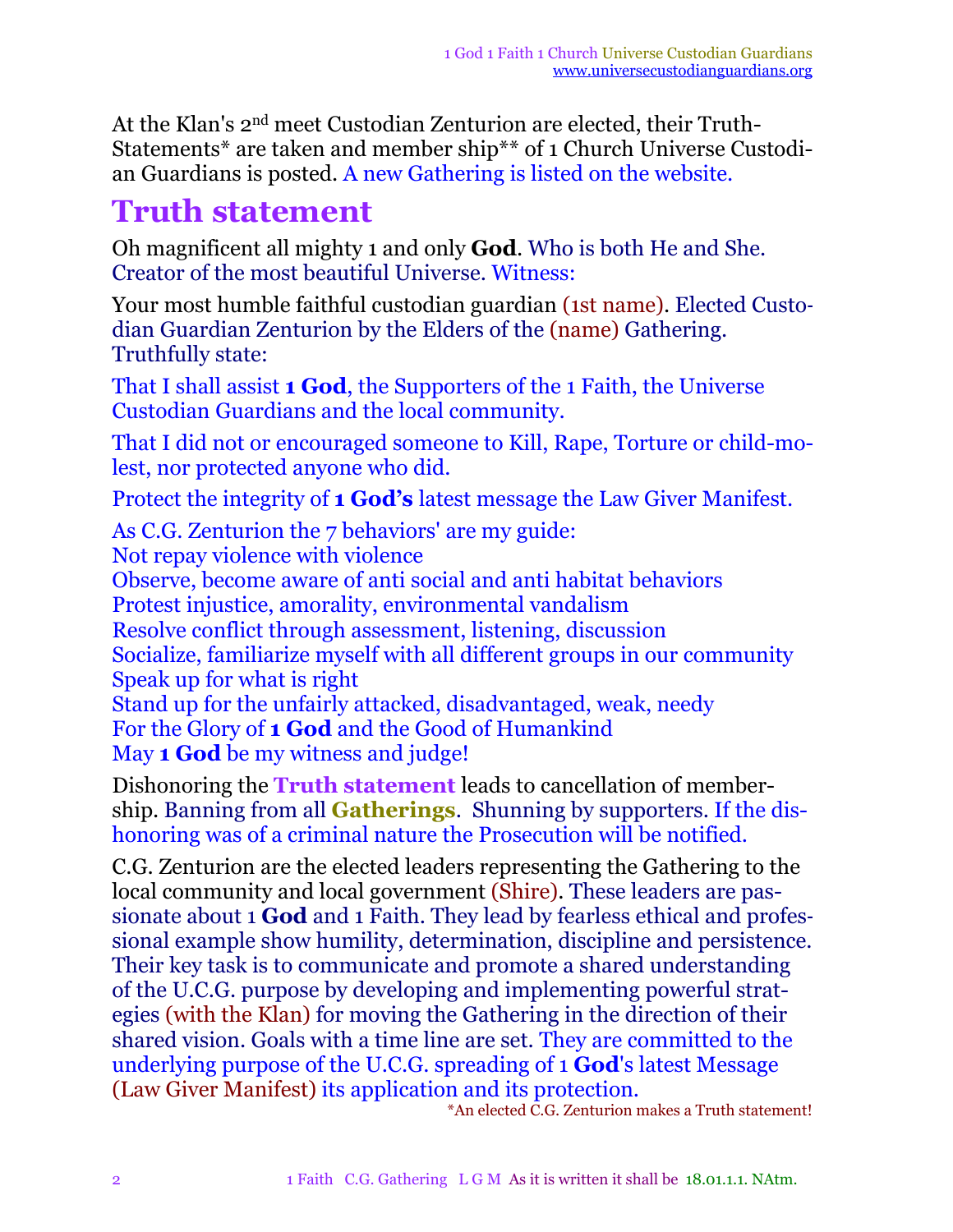#### Membership application

This Member application is used to notify U. C. G. and get registered as a Gathering of the **1 God 1 Faith 1 Church Universe Custodian Guardians**

It makes the itemized Custodian Zenturions members of, Universe Custodian Guardians.



Print out, fill in, send to: Universe Custodian Guardians PO Box 662 Endeavour Hills, 3802, Victoria, Australia.

In the spaces write the first names of the '**Elders**' that elected the Custodian Guardian Zenturions and heard the '**Truth statement**'.

1 st name of (He) C.G. Zenturion :

1 st name of (She) C.G. Zenturion :

Name of Gathering:

Gathering address

We the above named Elders and Custodian Zenturion will abide by membership rules: May **1 God** be our witness and Judge**!**

Date: NAtm

**Note**! Individual members of the Universe Custodian Guardians, cannot accept honorary awards, prizes or titles. They cannot be elected or appointed to any type of Government. If asked they may give unrewarded advise. If they become part of Government they loose their membership of U.C.G. and can never regain it.

Membership may be revoked if in breach of the Law Giver Manifest. Any breach would be investigated and dealt with.

1 **God** is our Believe!

1 Faith is our moral strength!

The Law Giver Manifest is our guide! Universe Custodian Guardians are our Church!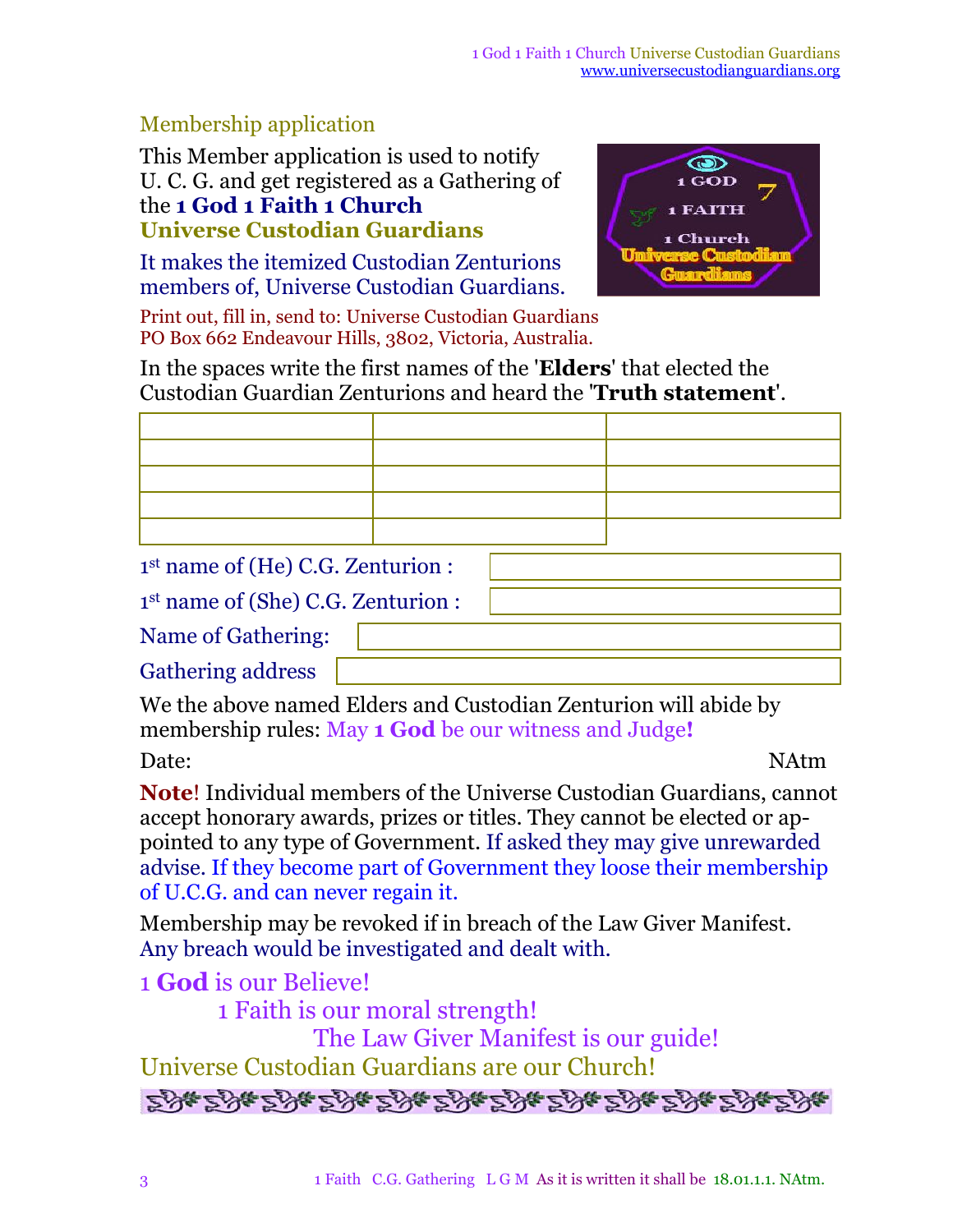#### **Membership**

There are 3 types of membership:

An individuals' membership in a Gathering.

A Gathering's membership with the Universe Custodian Guardians. An individuals' membership of the Universe Custodian Guardians.

### An individuals' membership in a Gathering.

An individual visiting a Gathering is a potential Supporter. A Supporter attending and participating at a Gathering is recognized as member of that Gathering. Supporters are addressed as 'Custodian Guardian (1st name).

#### Gathering's membership with Universe Custodian Guardians.

Klan applies it's Gathering for membership of U.C.G. U.C.G. add Gathering to their register. A Gathering can now use everything available on the website: [www.universecustodianguardians.org.](http://www.universecustodianguardians.org) The Gathering can also raise funds (no credit) 90% stay with the Gathering, 10% are forwarded to the Universe Custodian Guardians administration.

Membership may be revoked if in breach of the Law Giver Manifest. Any breach would be investigated and dealt with.

An individuals' membership of Universe Custodian Guardians.

An individual has to become 'Supporter' of a Gathering. The Supporter then nominates (or is nominated) to be elected 'Elder' to the 'Klan' a Gatherings' committee. When there is an opening an Elder may nominate to be elected 'Custodian Guardian Zenturion' (C.G.Z.) to represent the Gathering and Klan with the U.C.G. The elected C.G.Z. has to make a 'Truth Statement' witnessed by the Klan. The Klan then forwards a member application to the U.C.G. Registry.

**Note**! Individual Members of the U.C.G., cannot accept honorary awards, prizes or titles. They cannot be elected or appointed to any type of Government. If asked they may give unrewarded advise. If they become part of Government they loose their membership of U.C.G. and can never regain it.

**Custodian Guardian** Supporters, Klan Elders may nominate, support, endorse and Shun candidates in elections. Custodian Guardian members (Zenturion, Praytorian, Proclaimer) cannot support, nominate or endorse candidates outside the 1 Church administration.

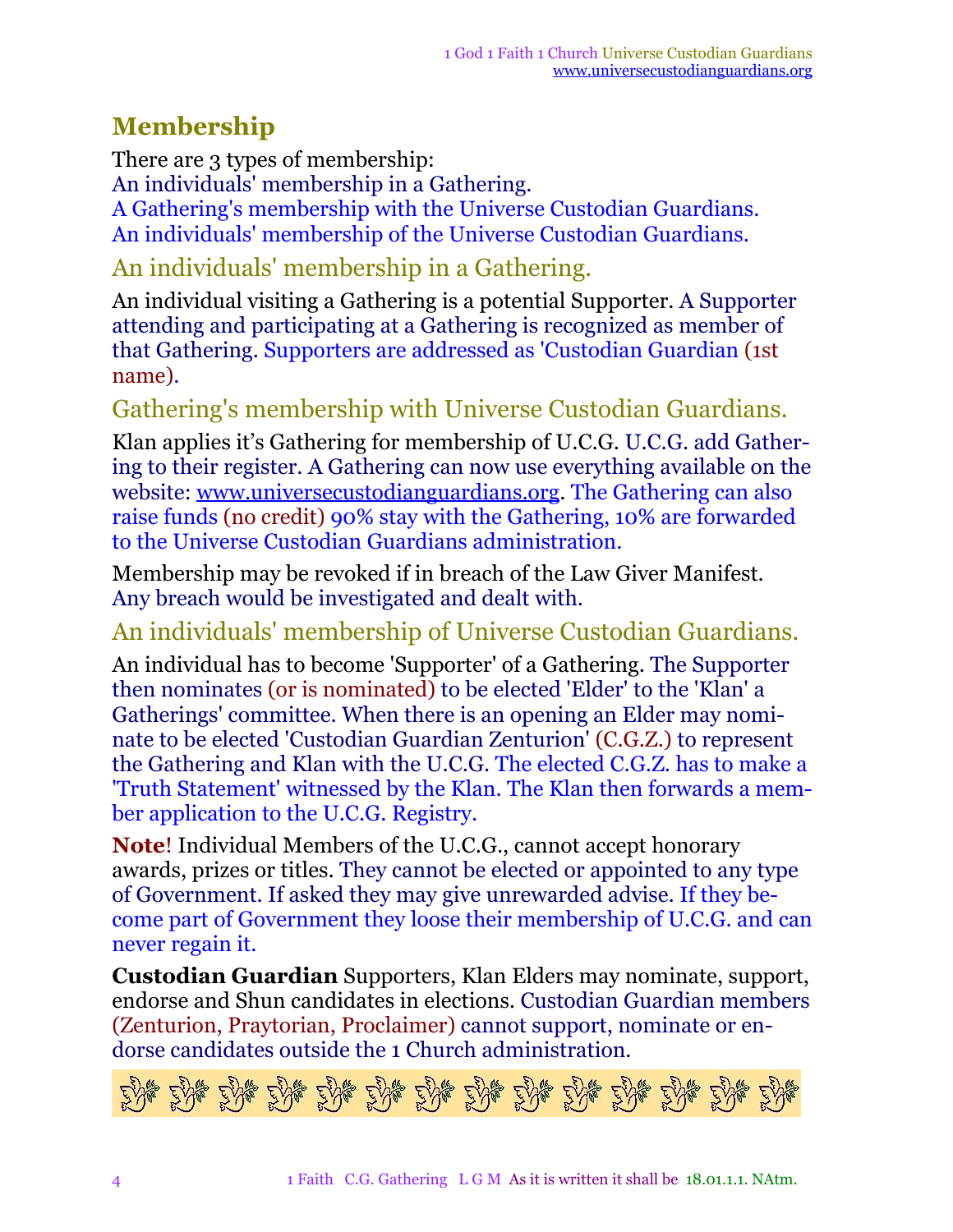#### **Klan**

Humans are social creatures. They like to belong. Freely elected committees fulfill this need. Leadership by 1 is Tyranny. Leadership by committee is fair.



Custodian Guardian (C.G.) attending elect in a secret ballot 1 Elder minimum up to a maximum of 7 He and 7 She (7\_7 **rule**) a total of 14 Elders. Any C.G. present can nominate, as long as they meet requirements. Mandatory requirements to be acceptable as committee candidate: Age 28- 70, be a parent, physical and mentally able to do the duties of a committee member. No sexual disability (Child molester, same gender, confused gender), no criminal record, no rabbi, no Catholic clergy, no nuns or monks. **Note !** Sexual disability is a threat to children.

**7\_7 Rule** (equal representation of He and She) applies to all UCG committees. Committees consist of 1 (incomplete)-14 (complete). A complete committee consists of 7 He and 7 She. A complete committee is the goal. 1 elected has to do all duties. 14 elected can share the workload evenly.

#### Klan duties

**Organize**: Gathering venue (hall, security), transport for sick, handicapped, elderly.. **Catering**: seating, drinks (non-alcoholic), food, entertainment, music, dancing, clean up.. Committee meeting.

**Publicize**: Gathering (when, where, directions), media releases, proclaim **1 God 1 Faith** 1 Church Universe Custodian Guardians and **1 God**'s latest message: Law Giver Manifest!

**Prepare** meeting program: Welcome, outline, itemize, prayers, readings, discussion, fund raising, ensure main language, local dialect and traditions are upheld...

**Hold**: Meeting, mess, elections,induction of newly weds, new born, new supporters...

**Up keep**: Shun lists and campaigns, prepare educational material for schools, establish not for profit organizations (**CROn**). Environmental and Social justice action..

#### Before Meeting

Before a Gathering Elders prepare a program and organize a venue.

**Program:** Welcome, outline, itemize, prayers, readings, discussion and fund raising, ensure main language, local dialect and traditions are upheld...